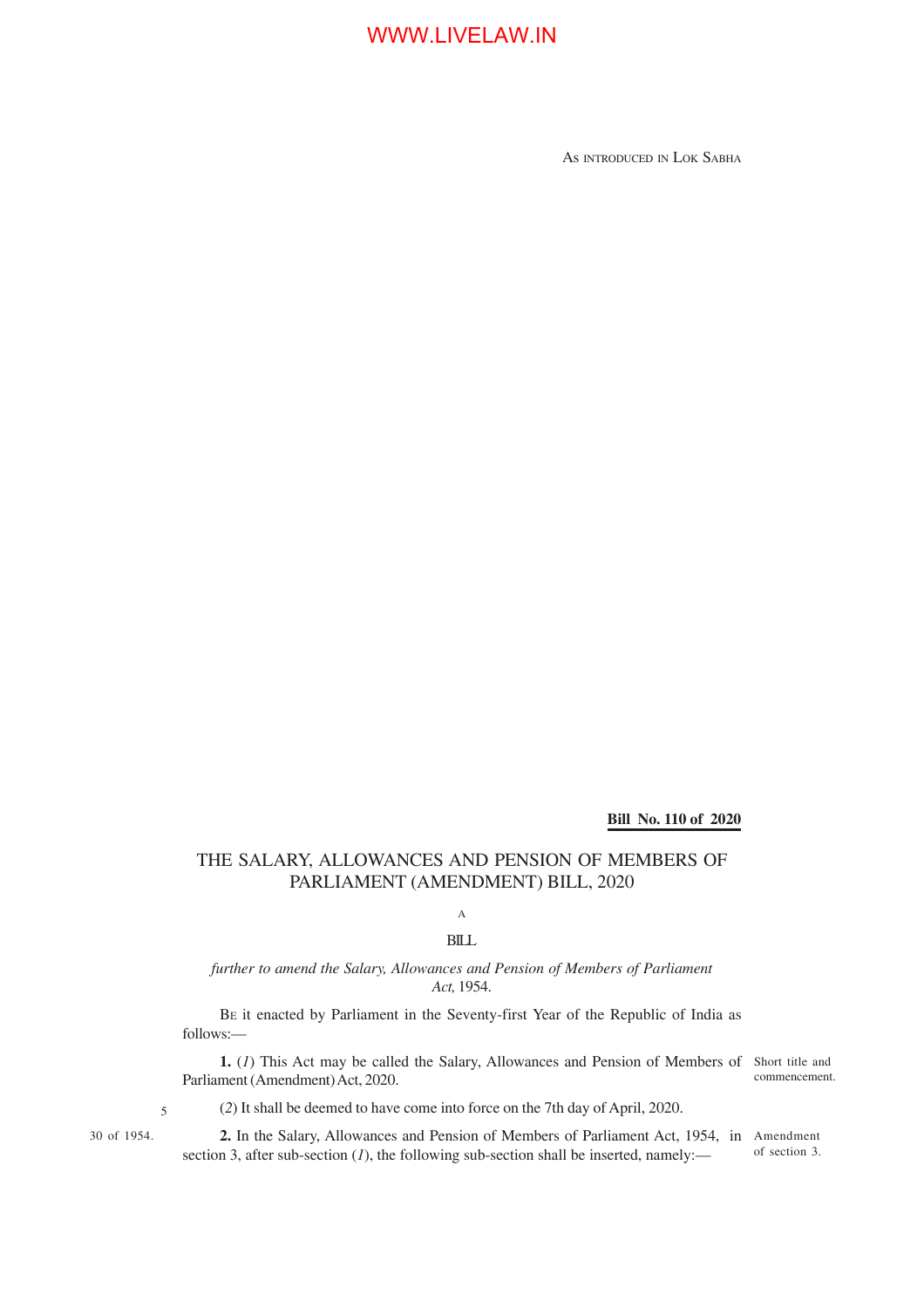## WWW.LIVELAW.IN

2

"(*1A*) Notwithstanding anything contained in sub-section (*1*), the salary payable to Members of Parliament under sub-section (*1*) shall be reduced by thirty per cent. for a period of one year commencing from the 1st April, 2020, to meet the exigencies arising out of Corona Virus (COVID-19) pandemic.".

Repeal and savings.

**3.** (*1*) The Salary, Allowances and Pension of Members of Parliament (Amendment) 5 Ordinance, 2020 is hereby repealed.

Ord. 3 of 2020.

(*2*) Notwithstanding such repeal, anything done or any action taken under the Salary, Allowances and Pension of Members of Parliament Act, 1954, as amended by the said Ordinance, shall be deemed to have been done or taken under the corresponding provisions of the said Act as amended by this Act. 30 of 1954. 10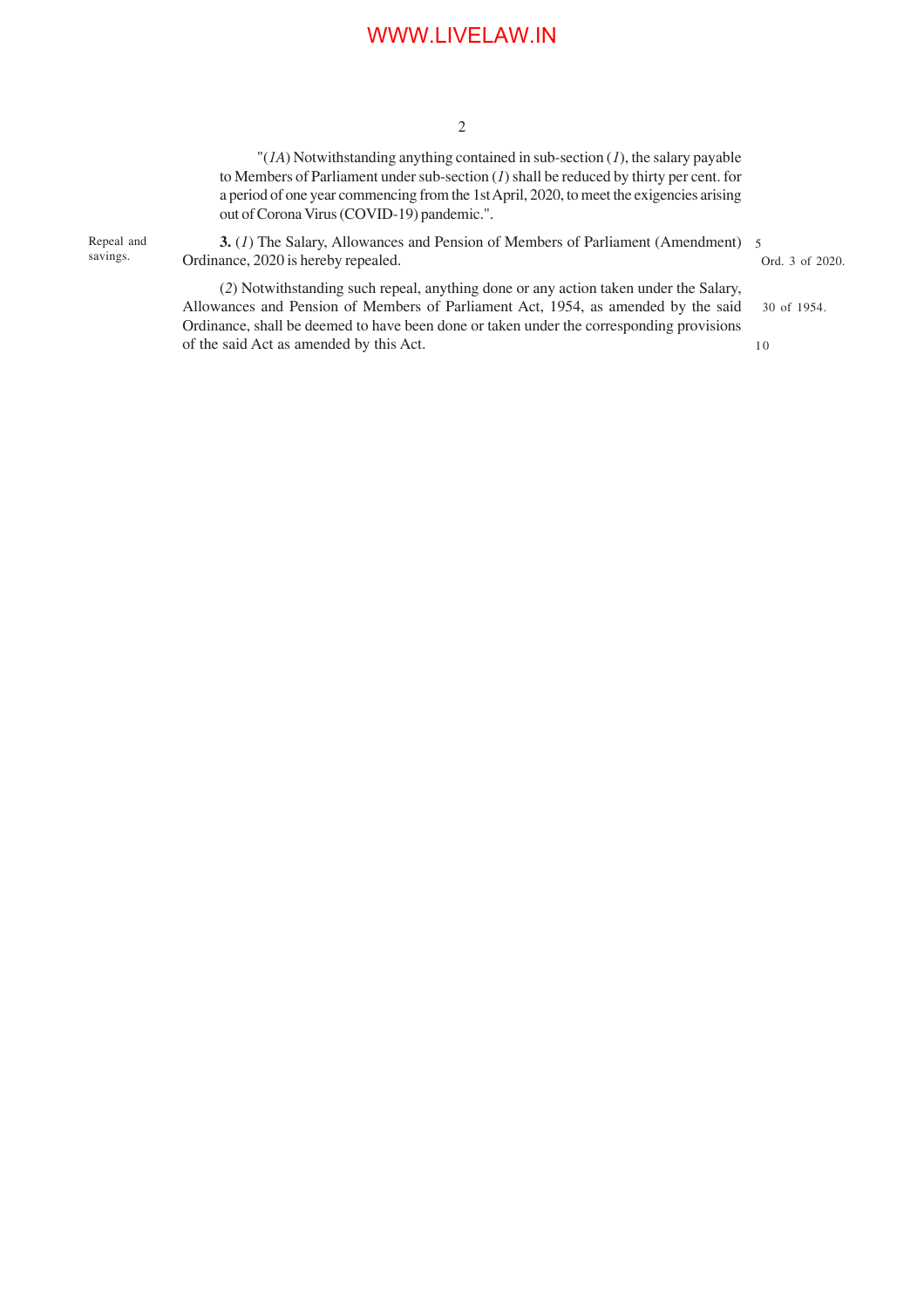#### STATEMENT OF OBJECTS AND REASONS

The Salary, Allowances and Pension of Members of Parliament Act, 1954 provides for the salary, allowances and pension of Members of Parliament.

2. India, as the rest of the world, is grappling with Corona Virus (COVID-19) pandemic which has severe health and economic ramifications for the people of the country. Immediate and expeditious relief as well as emergency assistance measures are being taken to prevent and contain the spread of said pandemic. In order to manage and control such situation, it became necessary to raise resources from different sources, including by reduction in the salary of Members of Parliament.

3. To achieve the said objective, certain amendments were required to be made in the Salary, Allowances and Pension of Members of Parliament Act, 1954. As the Parliament was not in session and there was immediate need for legislation, the Salary, Allowances and Pension of Members of Parliament (Amendment) Ordinance, 2020 was promulgated by the President of India on the 7th day of April, 2020 under clause (1) of article 123 of the Constitution.

4. The Salary, Allowances and Pension of Members of Parliament (Amendment) Bill 2020 which seeks to replace the Salary, Allowances and Pension of Members of Parliament (Amendment) Ordinance, 2020 (Ord. 3 of 2020) provides for amendment of section 3 of the said Act by inserting a new sub-section (*1A*) therein, to provide that the salary payable to Members of Parliament under sub-section (*1*) shall be reduced by thirty per cent. for a period of one year commencing from 1st April, 2020.

5. The Bill seeks to replace the aforesaid Ordinance.

PRALHAD JOSHI.

NEW DELHI; *The* 1*st September*, 2020.